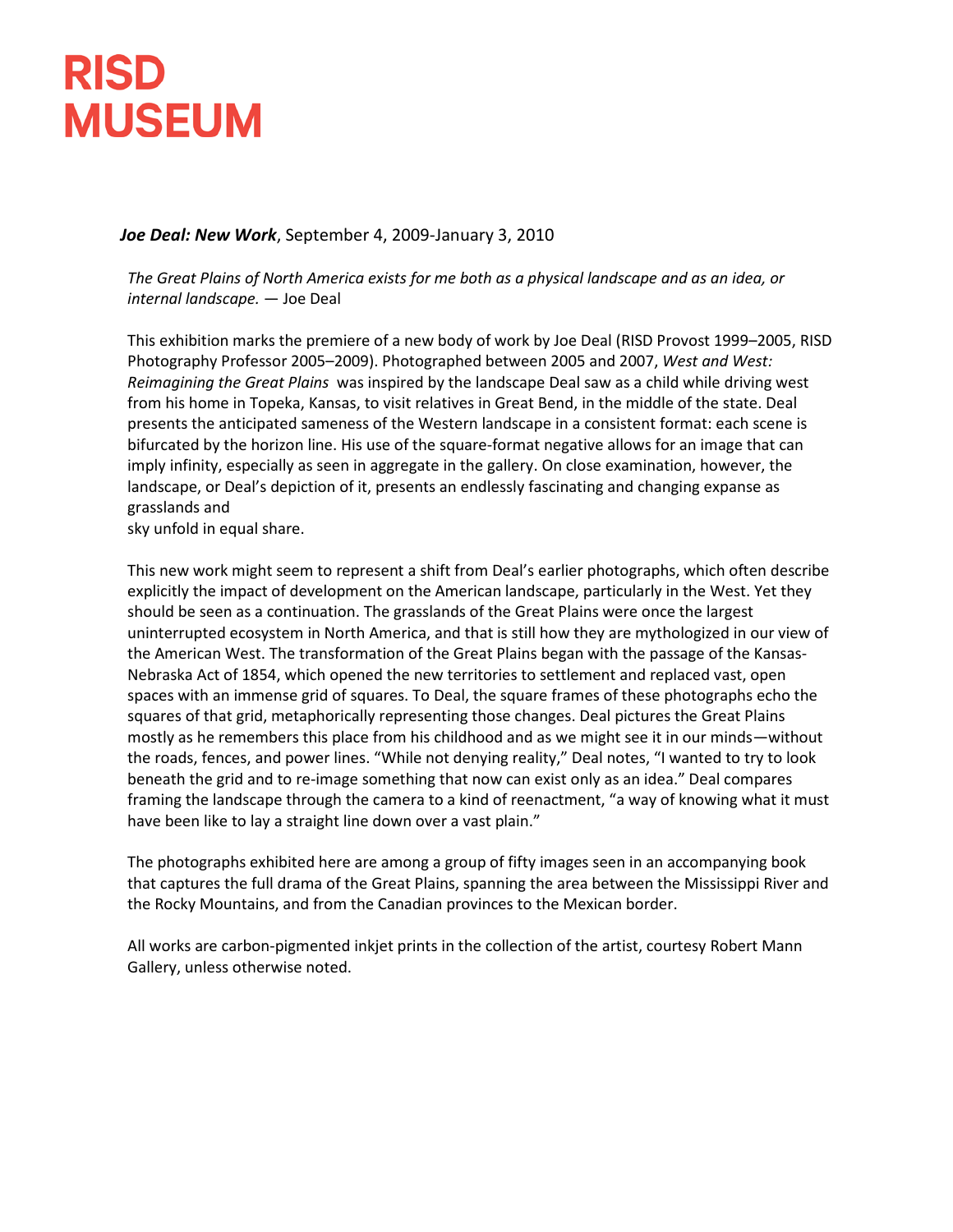

## **CHECKLIST OF THE EXHIBITION**

Joe Deal, American, 1947-2010, (RISD Provost 1999-2005; RISD Faculty 2005-2009) *Missouri Plateau,* 2006 Carbon pigment print Gift of Joseph A. Chazan, MD 2011.71.1

Joe Deal, American, 1947-2010, (RISD Provost 1999-2005; RISD Faculty 2005-2009) *High Plains,* 2006 Carbon pigment print Gift of Joseph A. Chazan, MD 2011.71.2

Joe Deal, American, 1947-2010, (RISD Provost 1999-2005; RISD Faculty 2005-2009) *Chalk Formations, High Plains,* 2006 Carbon pigment print Gift of Joseph A. Chazan, MD 2011.71.3